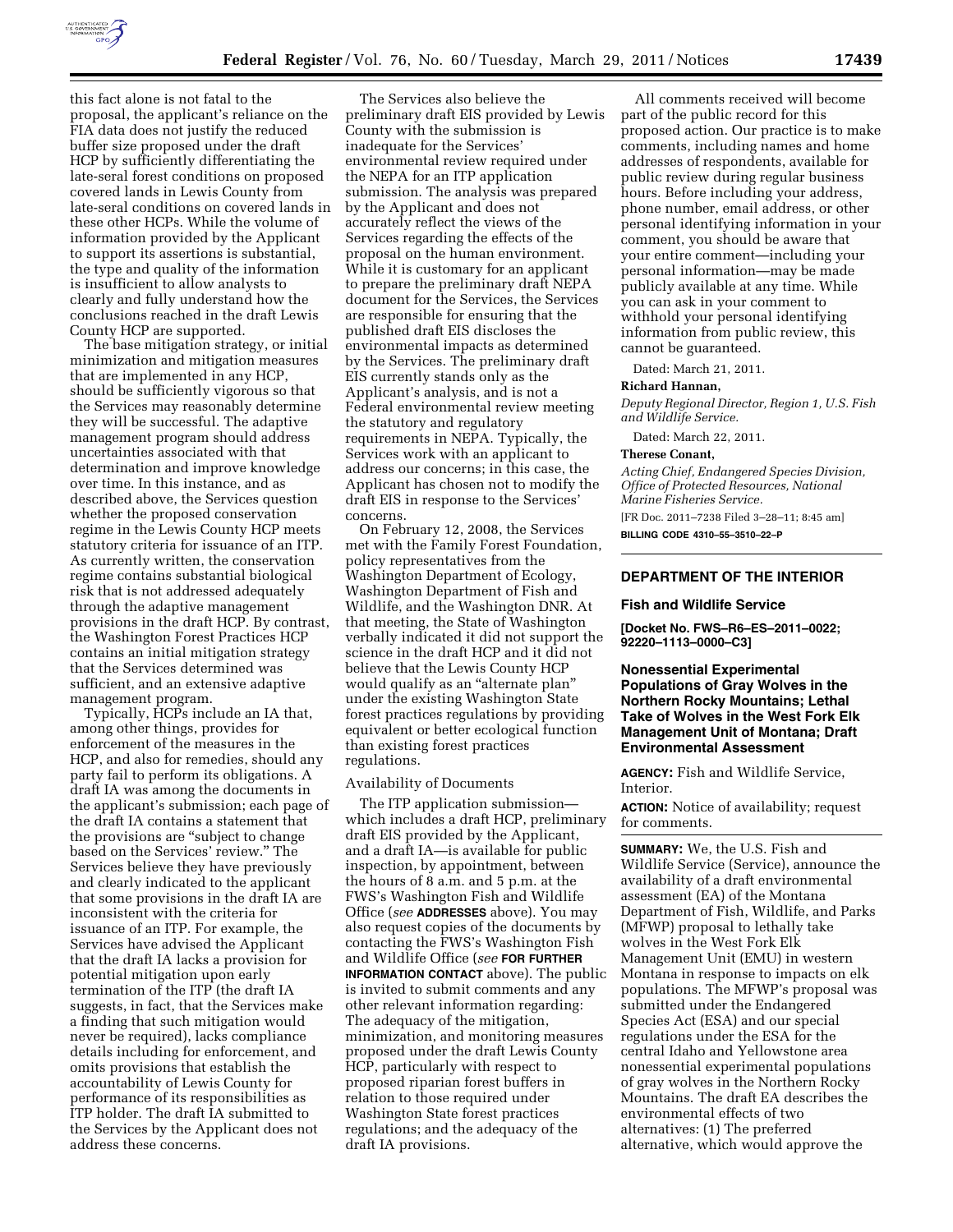MFWP proposal to reduce the wolf population in the West Fork EMU to a minimum of 12 wolves in 2 to 3 packs for a period of 5 years, in response to impacts on elk populations; and (2) a no-action alternative, which would deny the proposal to reduce the wolf population in the West Fork EMU. Under the no-action alternative, wolves in the West Fork EMU would continue to be managed as a nonessential experimental population and could be removed by the Service or its designated agents when livestock, stock animals, or

dogs are killed by wolves. **DATES:** To ensure consideration, we must receive your written comments on the draft EA no later than April 12, 2011. Please note that if you are using the Federal eRulemaking Portal (*see*  **ADDRESSES** section), the deadline for submitting an electronic comment is 11:59 p.m. Eastern Time on this date. **ADDRESSES:** *Documents:* The draft EA is available electronically at *[http://](http://www.regulations.gov)  [www.regulations.gov](http://www.regulations.gov)* under Docket Number FWS–R6–ES–2011–0022. Alternatively, you may request the document by writing to: Ed Bangs, Attn: West Fork EMU Wolf 10(j) proposal, USFWS Montana Field Office, 585 Shepard Way, Helena, MT 59601.

*Comments:* You may submit comments by one of the following methods:

• *Electronically:* Go to the Federal eRulemaking Portal: *[http://](http://www.regulations.gov) [www.regulations.gov.](http://www.regulations.gov)* In the ''Select Document Type'' pull-down list, select ''Search All.'' In the ''Enter Keyword or ID'' field, type FWS–R6–S–2011–0022, which is the docket number for this action. Then click the "Search" button. Once you have found the document, you may submit a comment by clicking on ''Submit a Comment.''

• *By hard copy:* Submit by U.S. mail or hand deliver to: Public Comments Processing, Attn: FWS–R6–ES–2011– 0022; Division of Policy and Directives Management; U.S. Fish and Wildlife Service; 4401 N. Fairfax Drive, MS 2042–PDM; Arlington, VA 22203.

We will post all comments on *[http://www.regulations.gov.](http://www.regulations.gov)* This generally means that we will post any personal information you provide us (*see* Public Comment Procedures and Public Availability of Comments under **SUPPLEMENTARY INFORMATION** for more information).

**FOR FURTHER INFORMATION CONTACT:** Ed Bangs, NRM Wolf Coordinator, U.S. Fish and Wildlife Service, USFWS Montana Field Office (*see* **ADDRESSES**), at 406–449–5225; or *ed*\_*[bangs@fws.gov](mailto:ed_bangs@fws.gov)*  (e-mail). Individuals who are hearing impaired or speech impaired may call

the Federal Information Relay Service (FIRS) at 800–877–8339. **SUPPLEMENTARY INFORMATION:** 

# **Background**

We are evaluating whether or not to authorize lethal take of wolves in an ESA-designated nonessential experimental population in the West Fork EMU in the State of Montana. The West Fork EMU is 1 of 35 elk management units in Montana. The proposed action is in response to a proposal from MFWP to reduce gray wolf predation on the wild elk population in the West Fork EMU for a period of 5 years.

In 1974, Northern Rocky Mountain gray wolves (*Canis lupus irremotus*), as well as three other gray wolf subspecies, were listed as endangered under the authority of the Endangered Species Act of 1973 (ESA; U.S.C. 1531 *et seq.*) (January 4, 1974; 39 FR 1171). In 1978, the listing was changed from listing subspecies to a species-level listing in the contiguous U.S., with wolves in Minnesota listed as threatened and wolves in the rest of the contiguous U.S. listed as endangered (March 9, 1978; 43 FR 9607).

The ESA Amendments of 1982 (Pub. L. 97–304) made significant changes to the ESA, including the creation of section 10(j), which provides for the designation of specific populations of listed species as experimental. Under previous authorities in the ESA, the Service was authorized to reintroduce a listed species into unoccupied portions of its historical range for conservation and recovery purposes. However, in some cases, local opposition to reintroduction efforts from parties concerned about potential restrictions under sections 7 and 9 of the ESA, made reintroductions contentious or even socially unacceptable.

Under ESA section 10(j), a listed species reintroduced outside of its current range may be designated, at the discretion of the Secretary of the Interior, as experimental. This designation increases the Service's flexibility and discretion in managing reintroduced endangered species, because the Service treats experimental populations as threatened species (with a few exceptions) and may promulgate special regulations that provide exceptions to the take prohibitions under section 9 of the ESA.

On November 22, 1994, we designated portions of Idaho, Montana, and Wyoming as two nonessential experimental population areas for the gray wolf under section 10(j) of the ESA: the Yellowstone Experimental Population Area (November 22, 1994; 59

FR 60252) and the Central Idaho Experimental Population Area (November 22, 1994; 59 FR 60266). These designations, which are found in the Code of Federal Regulations (CFR) at 50 CFR 17.40(i), assisted us in initiating gray wolf reintroduction projects in central Idaho and in the Greater Yellowstone Area (GYA). At that time, special regulations under section 10(j) allowed, among other things, livestock producers to lethally remove wolves that were in the act of killing, wounding, or biting livestock, and allowed the Service to lethally remove problem wolves. The 1994 designation did not contemplate lethally removing wolves to protect wild game species.

After being reintroduced to central Idaho and the GYA in 1995 and 1996 as nonessential experimental populations under section 10(j), wolves achieved biological recovery objectives in 2002 in Idaho, Montana, and Wyoming. Following biological recovery, the 1994 section 10(j) rule was amended in 2005 to give State and Tribal governments with Service-approved post-delisting management plans a role in gray wolf management and to allow such States and Tribes to lethally take wolves in response to "unacceptable impacts" to wild ungulate populations (January 6, 2005; 70 FR 1286). The 10(j) rule was amended again in 2008 to clarify the definition of ''unacceptable impact'' and the factors the Service must consider when a State or Tribe with Serviceapproved post-delisting management plans requests an exception from the take prohibitions of the ESA in response to wolf impacts on wild ungulate populations (January 28, 2008; 73 FR 4720).

Under the 2008 10(j) rule, States or Tribes with Service-approved postdelisting management plans may lethally take wolves within the experimental population areas if wolf predation is having an unacceptable impact on wild ungulate populations (deer, elk, moose, bighorn sheep, mountain goats, antelope, or bison) as determined by the respective State or Tribe, provided that the State or Tribe prepares a science-based document that: (1) Describes the basis of ungulate population or herd management objectives, which data indicate that the ungulate population or herd is below management objectives, which data indicate that wolves are a major cause of the unacceptable impact to the ungulate population or herd, why wolf removal is a warranted solution to help restore the ungulate population or herd to State or Tribal management objectives, the level and duration of wolf removal being proposed, and how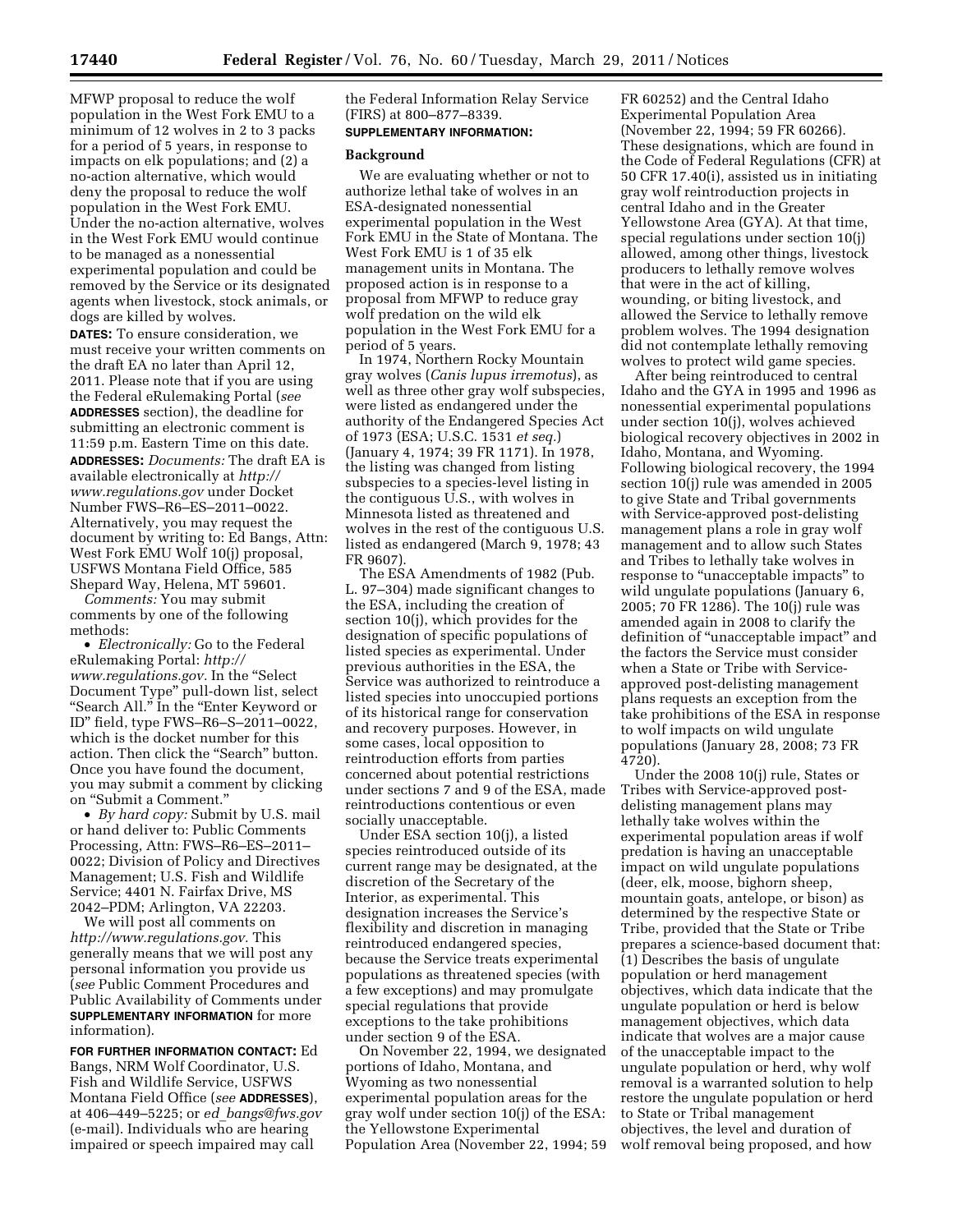ungulate population or herd response to wolf removal will be measured and control actions adjusted for effectiveness; (2) demonstrates that attempts were and are being made to address other identified major causes of ungulate herd or population declines, or the State or Tribe commits to implement possible remedies or conservation measures in addition to wolf removal; and (3) provides for an opportunity for peer review and public comment on their proposal prior to submitting it to the Service for written authorization of the proposal. In conducting peer review, the State or Tribe must: (i) Conduct the peer review process in conformance with the Office of Management and Budget's Final Information Quality Bulletin for Peer Review (January 28, 2008; 70 FR 2664), and include in their proposal an explanation of how the Bulletin's standards were considered and satisfied; and (ii) obtain at least five independent peer reviews from individuals with relevant expertise; these individuals must not be staff employed by the State, Tribal, or Federal agency directly or indirectly involved with predator control or ungulate management in Idaho, Montana, or Wyoming.

Before authorizing such lethal removal of wolves proposed by a State or Tribe, the Service must determine whether an unacceptable impact to wild ungulate populations or herds has occurred. We also must determine that the proposed lethal removal is science based, will not contribute to reducing the wolf population in the State below 20 breeding pairs and 200 wolves, and will not impede wolf recovery.

#### **Draft Environmental Assessment**

We are announcing the availability of a draft EA that was prepared to evaluate potential environmental effects associated with our authorization or denial of MFWP's proposal to lethally take wolves in the West Fork EMU in an effort to reduce wolf populations to a minimum of 12 wolves in 2 to 3 packs and reduce predation pressure on the elk population in that zone. We describe a no-action alternative and a preferred action, and analyze the environmental consequences of each alternative.

*No-Action Alternative (Deny Requested Authorization).* Under the no-action alternative, the Service would deny MFWP's 10(j) proposal to remove wolves in the West Fork EMU, and current management direction for wolves would continue. In the West Fork EMU, wolves would be managed by the Service or their designated agent and could be removed when livestock, stock animals, or dogs are killed by

wolves as currently provided for in the 2008 10(j) rule (73 FR 4720, January 28, 2008). The management strategy for the no-action alternative would not include lethal removal of wolves in response to predation on wild ungulate populations.

Under the no-action alternative State and Tribal governments would continue to use their management activities to address major causes of elk declines other than wolf predation. Past management activities have included changes in elk hunting seasons and harvest strategies, changes in black bear and mountain lion seasons to address low calf survival, and efforts to improve elk habitat. These management activities would not be affected under the noaction alternative.

*Preferred Alternative (Approve Requested Authorization).* Under the preferred alternative, the Service would approve the MFWP 10(j) proposal to remove wolves in the West Fork EMU to reduce wolf predation on elk populations over a 5-year period. This alternative would provide an adaptive management strategy to reduce the wolf population. Wolves would be removed to manage for a minimum of 12 wolves in 2 to 3 packs. Based on the 2009 yearend wolf population estimate of 24 wolves residing in the West Fork EMU, the initial removal is estimated to be a minimum of 12 wolves. Levels of wolf removal in subsequent years are expected to be lower, and would be based on wolf-population monitoring. Management activities would be intended to protect the elk population in West EMU while maintaining wolf populations that meet recovery objectives. This alternative includes monitoring both wolf and elk populations yearly to determine elk response to the implementation of management activities and whether adaptive changes in wolf removal are needed based on yearly monitoring results.

Wolf removal would be accomplished by MFWP personnel and other approved agents of the State of Montana. Wolves that inhabit the West Fork EMU would be targeted for removal. Removal would be accomplished using legal means approved by the Service under provisions of the Service's 2008 10(j) rule. Wolf control would occur through fair chase hunting or trapping by the public, control actions by agency personnel or designees, or any combination of these. The MFWP is not proposing to use poison or other chemical means to control wolves. The goal of the removal would be to reduce pack sizes and, when appropriate, to remove entire packs. The primary removal effort would occur during the

winter months. Most wolf control would occur on U.S. Forest Service lands outside of designated wilderness. The MFWP is not proposing to use aircraft to remove wolves from within designated wilderness. Wolf carcasses would be recovered from the field, when possible, and processed for collection of biological data. Hides and skulls would be used for educational purposes.

#### **Next Steps**

After the comment period ends, we will analyze comments received and determine whether to: (1) Prepare a final EA and Finding of No Significant Impact and authorize lethal take of wolves in West Fork EMU under section 10(j) of the ESA in response to wolf impacts on elk populations, (2) reconsider our preferred alternative and deny MFWP's proposal, or (3) determine that an Environmental Impact Statement should be prepared prior to authorizing or denying MFWP's proposal.

# **Public Comment Procedures**

To ensure that any final action on the proposal will be as accurate and as effective as possible, we request that you send relevant information for our consideration. The comments that will be most useful and likely to influence our decisions are those that you support by quantitative information or studies and those that include citations to, and analyses of, the applicable laws and regulations. Please make your comments as specific as possible and explain the bases for them. In addition, please include sufficient information with your comments to allow us to authenticate any scientific or commercial data you include.

You must submit your comments and materials concerning the proposed action by one of the methods listed in the **ADDRESSES** section. We will not accept comments sent by e-mail or fax or to an address not listed in **ADDRESSES**. If you submit a comment via *[http://](http://www.regulations.gov)  [www.regulations.gov](http://www.regulations.gov)*, your entire comment—including any personal identifying information, such as your address, telephone number, or e-mail address—will be posted on the Web site. Please note that comments submitted to this Web site are not immediately viewable. When you submit a comment, the system receives it immediately. However, the comment will not be publicly viewable until we post it, which might not occur until several days after submission.

If you mail or hand-carry a hardcopy comment directly to us that includes personal information, you may request at the top of your document that we